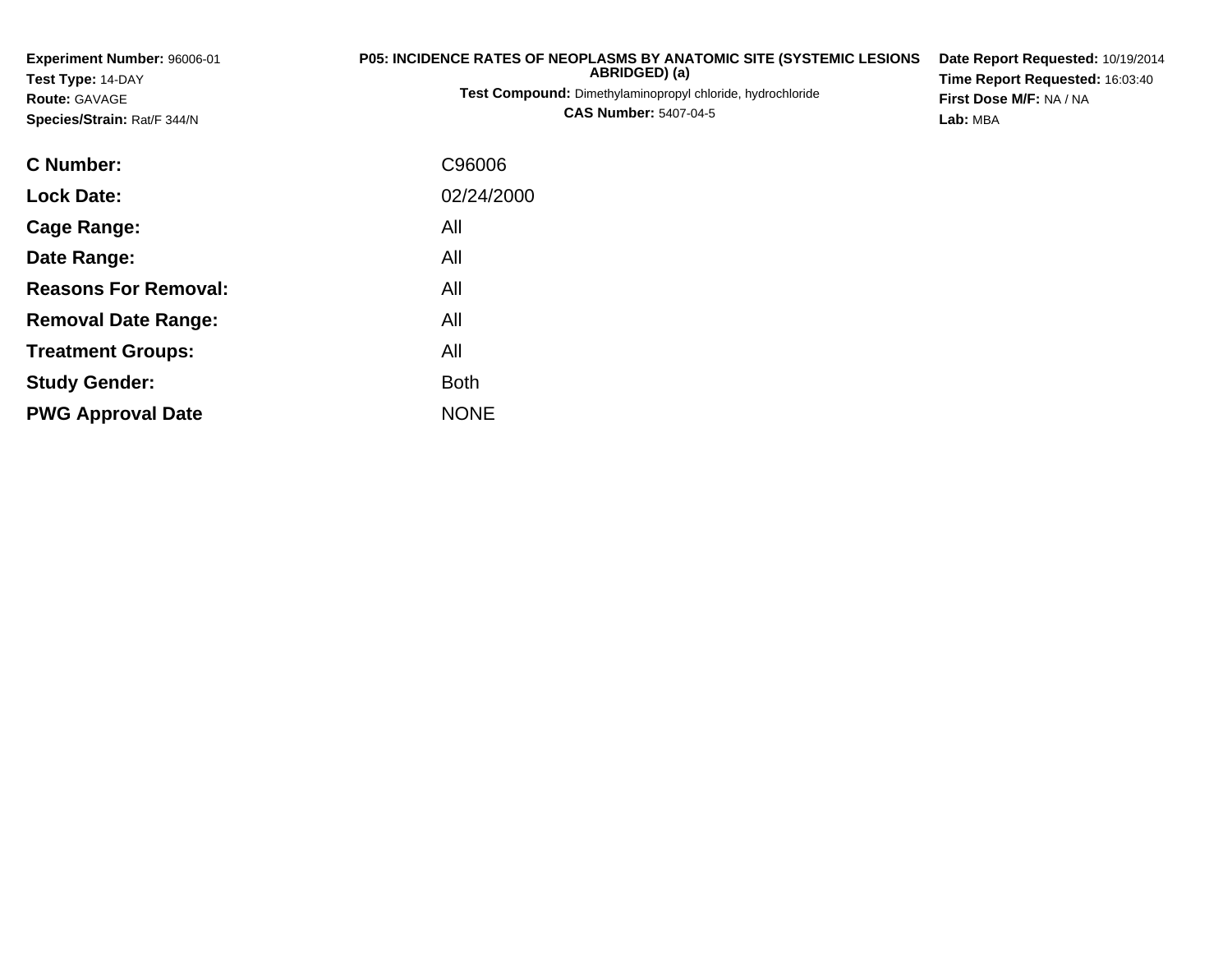| Experiment Number: 96006-01<br>Test Type: 14-DAY                             |                                                            | P05: INCIDENCE RATES OF NEOPLASMS BY ANATOMIC SITE (SYSTEMIC LESIONS<br>ABRIDGED) (a) |                        |              |          |                 |     |              |
|------------------------------------------------------------------------------|------------------------------------------------------------|---------------------------------------------------------------------------------------|------------------------|--------------|----------|-----------------|-----|--------------|
| Route: GAVAGE                                                                | Test Compound: Dimethylaminopropyl chloride, hydrochloride | Time Report Requested: 16:03:40<br>First Dose M/F: NA / NA                            |                        |              |          |                 |     |              |
| Species/Strain: Rat/F 344/N                                                  |                                                            | Lab: MBA                                                                              |                        |              |          |                 |     |              |
| F 344/N Rat MALE                                                             | <b>VEHICLE CONTROL</b>                                     | 6.25                                                                                  | <b>MG/KG</b><br>$12.5$ | <b>MG/KG</b> | 25 MG/KG | <b>50 MG/KG</b> | 100 | <b>MG/KG</b> |
| <b>Disposition Summary</b>                                                   |                                                            |                                                                                       |                        |              |          |                 |     |              |
| <b>Animals Initially In Study</b><br><b>Early Deaths</b><br><b>Survivors</b> | 5                                                          | 5                                                                                     |                        | 5            | 5        | 5               |     | 5            |
| <b>Terminal Sacrifice</b><br><b>Animals Examined Microscopically</b>         | 5                                                          | 5                                                                                     |                        | 5            | 5        | 5               |     | 5            |
| ALIMENTARY SYSTEM<br>None                                                    |                                                            |                                                                                       |                        |              |          |                 |     |              |
| CARDIOVASCULAR SYSTEM<br>None                                                |                                                            |                                                                                       |                        |              |          |                 |     |              |
| <b>ENDOCRINE SYSTEM</b><br>None                                              |                                                            |                                                                                       |                        |              |          |                 |     |              |
| <b>GENERAL BODY SYSTEM</b><br>None                                           |                                                            |                                                                                       |                        |              |          |                 |     |              |
| <b>GENITAL SYSTEM</b><br>None                                                |                                                            |                                                                                       |                        |              |          |                 |     |              |
| <b>HEMATOPOIETIC SYSTEM</b><br>None                                          |                                                            |                                                                                       |                        |              |          |                 |     |              |
| <b>INTEGUMENTARY SYSTEM</b><br>None                                          |                                                            |                                                                                       |                        |              |          |                 |     |              |
| MUSCULOSKELETAL SYSTEM<br>None                                               |                                                            |                                                                                       |                        |              |          |                 |     |              |
| NERVOUS SYSTEM                                                               |                                                            |                                                                                       |                        |              |          |                 |     |              |

None

a - Number of animals examined microscopically at site and number of animals with lesion

b - Primary tumors: all tumors except metastatic tumors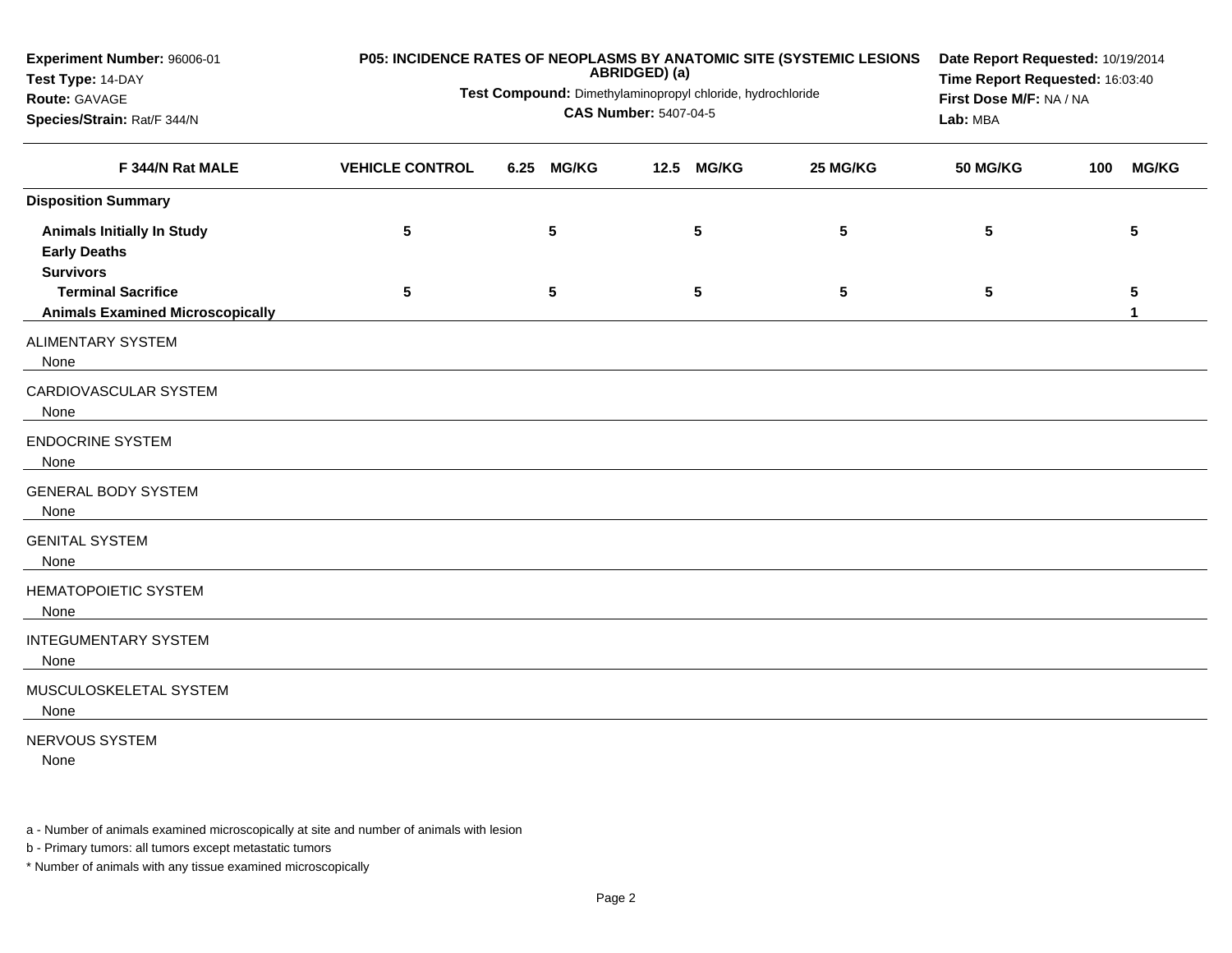| Experiment Number: 96006-01<br>Test Type: 14-DAY<br><b>Route: GAVAGE</b><br>Species/Strain: Rat/F 344/N | <b>P05: INCIDENCE RATES OF NEOPLASMS BY ANATOMIC SITE (SYSTEMIC LESIONS</b><br>Test Compound: Dimethylaminopropyl chloride, hydrochloride | Date Report Requested: 10/19/2014<br>Time Report Requested: 16:03:40<br>First Dose M/F: NA / NA<br>Lab: MBA |                      |          |          |                     |
|---------------------------------------------------------------------------------------------------------|-------------------------------------------------------------------------------------------------------------------------------------------|-------------------------------------------------------------------------------------------------------------|----------------------|----------|----------|---------------------|
| F 344/N Rat MALE                                                                                        | <b>VEHICLE CONTROL</b>                                                                                                                    | <b>MG/KG</b><br>6.25                                                                                        | <b>MG/KG</b><br>12.5 | 25 MG/KG | 50 MG/KG | <b>MG/KG</b><br>100 |
| <b>RESPIRATORY SYSTEM</b><br>None                                                                       |                                                                                                                                           |                                                                                                             |                      |          |          |                     |
| <b>SPECIAL SENSES SYSTEM</b><br>None                                                                    |                                                                                                                                           |                                                                                                             |                      |          |          |                     |
| URINARY SYSTEM<br>Urinary Bladder                                                                       | (0)                                                                                                                                       | (0)                                                                                                         | (0)                  | (0)      | (0)      | (1)                 |

a - Number of animals examined microscopically at site and number of animals with lesion

b - Primary tumors: all tumors except metastatic tumors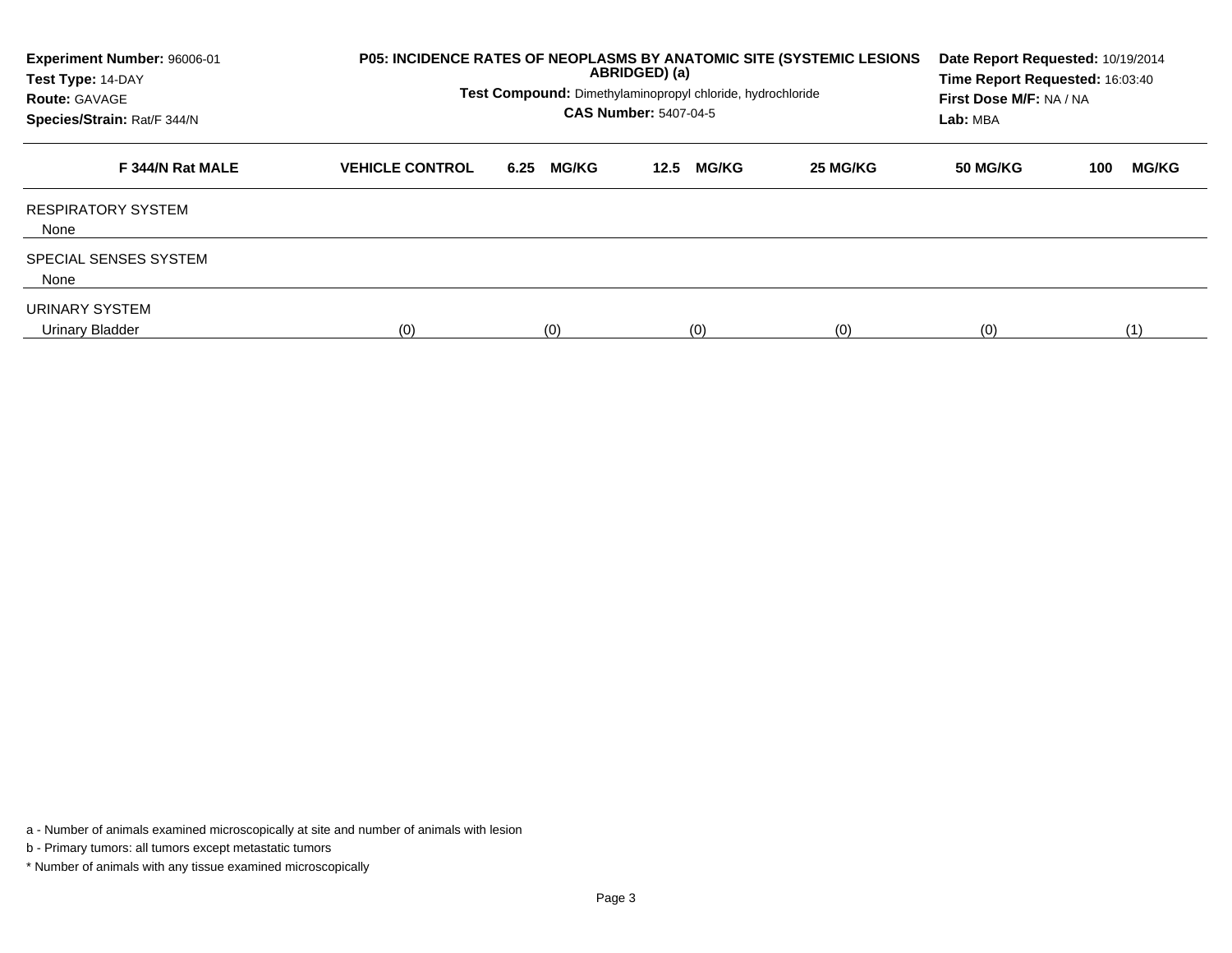| Experiment Number: 96006-01<br>Test Type: 14-DAY<br><b>Route: GAVAGE</b><br>Species/Strain: Rat/F 344/N    | P05: INCIDENCE RATES OF NEOPLASMS BY ANATOMIC SITE (SYSTEMIC LESIONS<br>ABRIDGED) (a)<br>Test Compound: Dimethylaminopropyl chloride, hydrochloride<br><b>CAS Number: 5407-04-5</b> |      |              |      |              |          |                 | Date Report Requested: 10/19/2014<br>Time Report Requested: 16:03:40<br>First Dose M/F: NA / NA<br>Lab: MBA |              |  |  |
|------------------------------------------------------------------------------------------------------------|-------------------------------------------------------------------------------------------------------------------------------------------------------------------------------------|------|--------------|------|--------------|----------|-----------------|-------------------------------------------------------------------------------------------------------------|--------------|--|--|
| F 344/N Rat MALE                                                                                           | <b>VEHICLE CONTROL</b>                                                                                                                                                              | 6.25 | <b>MG/KG</b> | 12.5 | <b>MG/KG</b> | 25 MG/KG | <b>50 MG/KG</b> | 100                                                                                                         | <b>MG/KG</b> |  |  |
| <b>Tumor Summary for MALE</b>                                                                              |                                                                                                                                                                                     |      |              |      |              |          |                 |                                                                                                             |              |  |  |
| Total Animals with Primary Neoplasms (b)<br><b>Total Primary Neoplasms</b>                                 |                                                                                                                                                                                     |      |              |      |              |          |                 |                                                                                                             |              |  |  |
| <b>Total Animals with Benign Neoplasms</b><br><b>Total Benign Neoplasms</b>                                |                                                                                                                                                                                     |      |              |      |              |          |                 |                                                                                                             |              |  |  |
| <b>Total Animals with Malignant Neoplasms</b><br><b>Total Malignant Neoplasms</b>                          |                                                                                                                                                                                     |      |              |      |              |          |                 |                                                                                                             |              |  |  |
| <b>Total Animals with Metastatic Neoplasms</b><br><b>Total Metastatic Neoplasms</b>                        |                                                                                                                                                                                     |      |              |      |              |          |                 |                                                                                                             |              |  |  |
| <b>Total Animals with Malignant Neoplasms</b><br><b>Uncertain Primary Site</b>                             |                                                                                                                                                                                     |      |              |      |              |          |                 |                                                                                                             |              |  |  |
| Total Animals with Neoplasms Uncertain -<br><b>Benign or Malignant</b><br><b>Total Uncertain Neoplasms</b> |                                                                                                                                                                                     |      |              |      |              |          |                 |                                                                                                             |              |  |  |

-

\*\*\*END OF MALE DATA\*\*\*

a - Number of animals examined microscopically at site and number of animals with lesion

b - Primary tumors: all tumors except metastatic tumors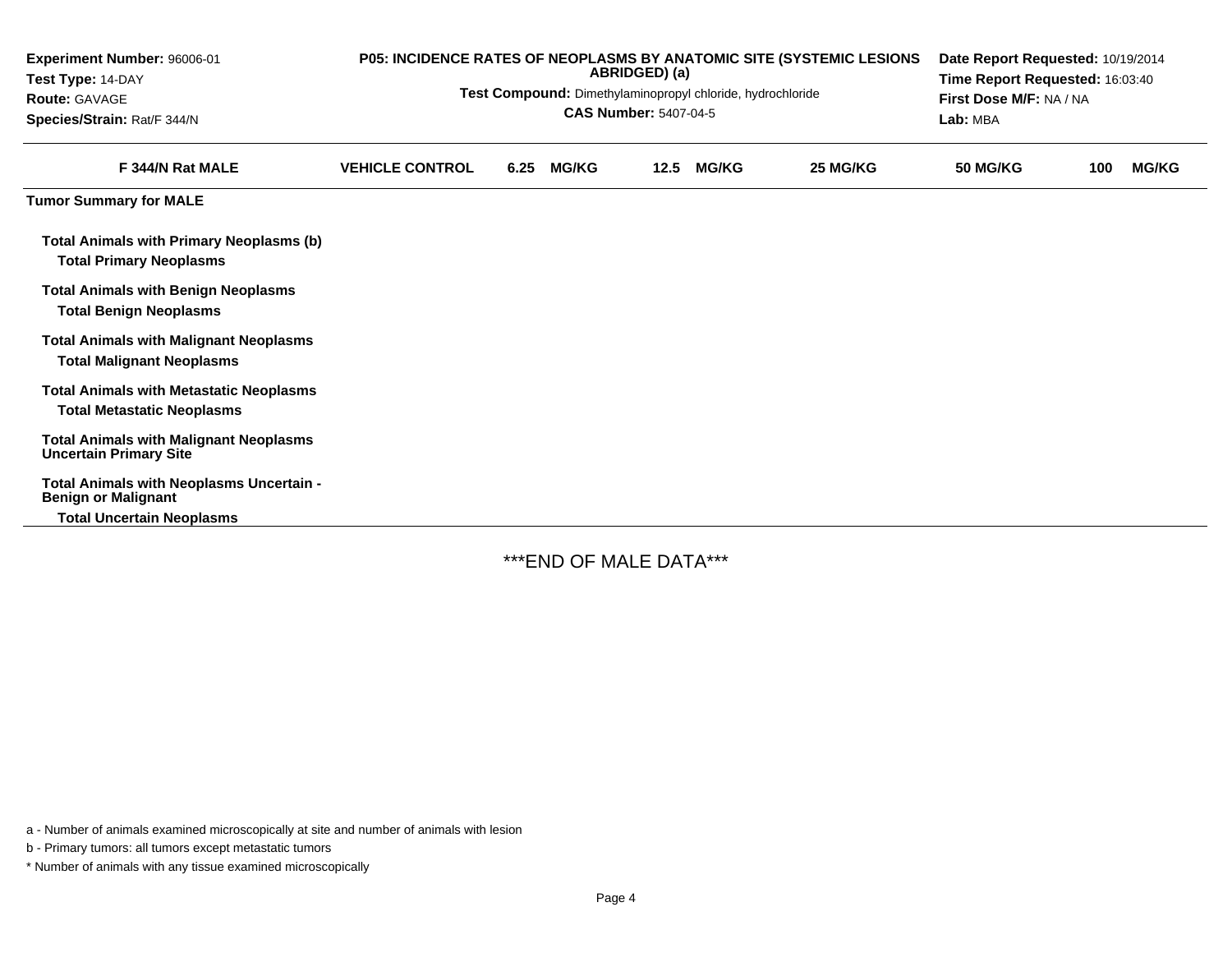| Experiment Number: 96006-01<br>Test Type: 14-DAY<br>Route: GAVAGE            | P05: INCIDENCE RATES OF NEOPLASMS BY ANATOMIC SITE (SYSTEMIC LESIONS<br>Test Compound: Dimethylaminopropyl chloride, hydrochloride | Date Report Requested: 10/19/2014<br>Time Report Requested: 16:03:40<br>First Dose M/F: NA / NA |                      |                 |                 |                     |
|------------------------------------------------------------------------------|------------------------------------------------------------------------------------------------------------------------------------|-------------------------------------------------------------------------------------------------|----------------------|-----------------|-----------------|---------------------|
| Species/Strain: Rat/F 344/N                                                  |                                                                                                                                    |                                                                                                 | Lab: MBA             |                 |                 |                     |
| F 344/N Rat FEMALE                                                           | <b>VEHICLE CONTROL</b>                                                                                                             | 6.25<br><b>MG/KG</b>                                                                            | 12.5<br><b>MG/KG</b> | 25 MG/KG        | <b>50 MG/KG</b> | <b>MG/KG</b><br>100 |
| <b>Disposition Summary</b>                                                   |                                                                                                                                    |                                                                                                 |                      |                 |                 |                     |
| <b>Animals Initially In Study</b><br><b>Early Deaths</b><br><b>Survivors</b> | $5\phantom{.0}$                                                                                                                    | ${\bf 5}$                                                                                       | $5\phantom{.0}$      | $5\phantom{.0}$ | $5\phantom{.0}$ | 5                   |
| <b>Terminal Sacrifice</b><br><b>Animals Examined Microscopically</b>         | $5\phantom{.0}$                                                                                                                    | $5\phantom{.0}$                                                                                 | 5<br>1               | 5<br>1          | 5               | 5                   |
| <b>ALIMENTARY SYSTEM</b><br>None                                             |                                                                                                                                    |                                                                                                 |                      |                 |                 |                     |
| CARDIOVASCULAR SYSTEM<br>None                                                |                                                                                                                                    |                                                                                                 |                      |                 |                 |                     |
| <b>ENDOCRINE SYSTEM</b><br>None                                              |                                                                                                                                    |                                                                                                 |                      |                 |                 |                     |
| <b>GENERAL BODY SYSTEM</b><br>None                                           |                                                                                                                                    |                                                                                                 |                      |                 |                 |                     |
| <b>GENITAL SYSTEM</b><br><b>Uterus</b>                                       | (0)                                                                                                                                | (0)                                                                                             | (0)                  | (1)             | (0)             | (0)                 |
| <b>HEMATOPOIETIC SYSTEM</b><br>None                                          |                                                                                                                                    |                                                                                                 |                      |                 |                 |                     |
| <b>INTEGUMENTARY SYSTEM</b><br>None                                          |                                                                                                                                    |                                                                                                 |                      |                 |                 |                     |
| MUSCULOSKELETAL SYSTEM<br>None                                               |                                                                                                                                    |                                                                                                 |                      |                 |                 |                     |
| NERVOUS SYSTEM<br>None                                                       |                                                                                                                                    |                                                                                                 |                      |                 |                 |                     |

a - Number of animals examined microscopically at site and number of animals with lesion

b - Primary tumors: all tumors except metastatic tumors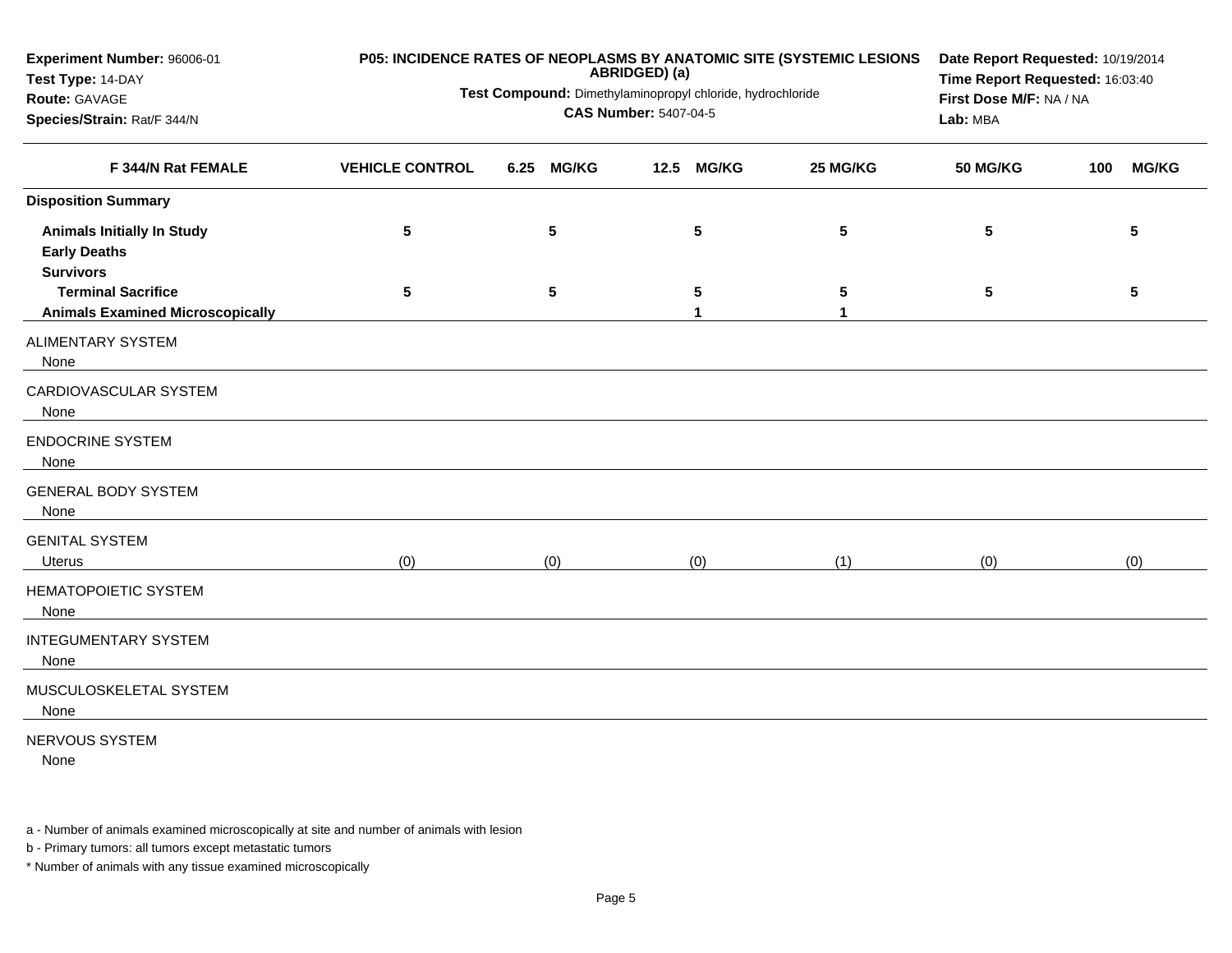| Experiment Number: 96006-01<br>Test Type: 14-DAY<br><b>Route: GAVAGE</b><br>Species/Strain: Rat/F 344/N | <b>P05: INCIDENCE RATES OF NEOPLASMS BY ANATOMIC SITE (SYSTEMIC LESIONS)</b><br>Test Compound: Dimethylaminopropyl chloride, hydrochloride | Date Report Requested: 10/19/2014<br>Time Report Requested: 16:03:40<br>First Dose M/F: NA / NA<br>Lab: MBA |                      |          |                 |                     |
|---------------------------------------------------------------------------------------------------------|--------------------------------------------------------------------------------------------------------------------------------------------|-------------------------------------------------------------------------------------------------------------|----------------------|----------|-----------------|---------------------|
| F 344/N Rat FEMALE                                                                                      | <b>VEHICLE CONTROL</b>                                                                                                                     | <b>MG/KG</b><br>6.25                                                                                        | <b>MG/KG</b><br>12.5 | 25 MG/KG | <b>50 MG/KG</b> | <b>MG/KG</b><br>100 |
| <b>RESPIRATORY SYSTEM</b><br>None                                                                       |                                                                                                                                            |                                                                                                             |                      |          |                 |                     |
| <b>SPECIAL SENSES SYSTEM</b><br>Eye                                                                     | (0)                                                                                                                                        | (0)                                                                                                         | (1)                  | (0)      | (0)             | (0)                 |
| URINARY SYSTEM<br>None                                                                                  |                                                                                                                                            |                                                                                                             |                      |          |                 |                     |

a - Number of animals examined microscopically at site and number of animals with lesion

b - Primary tumors: all tumors except metastatic tumors